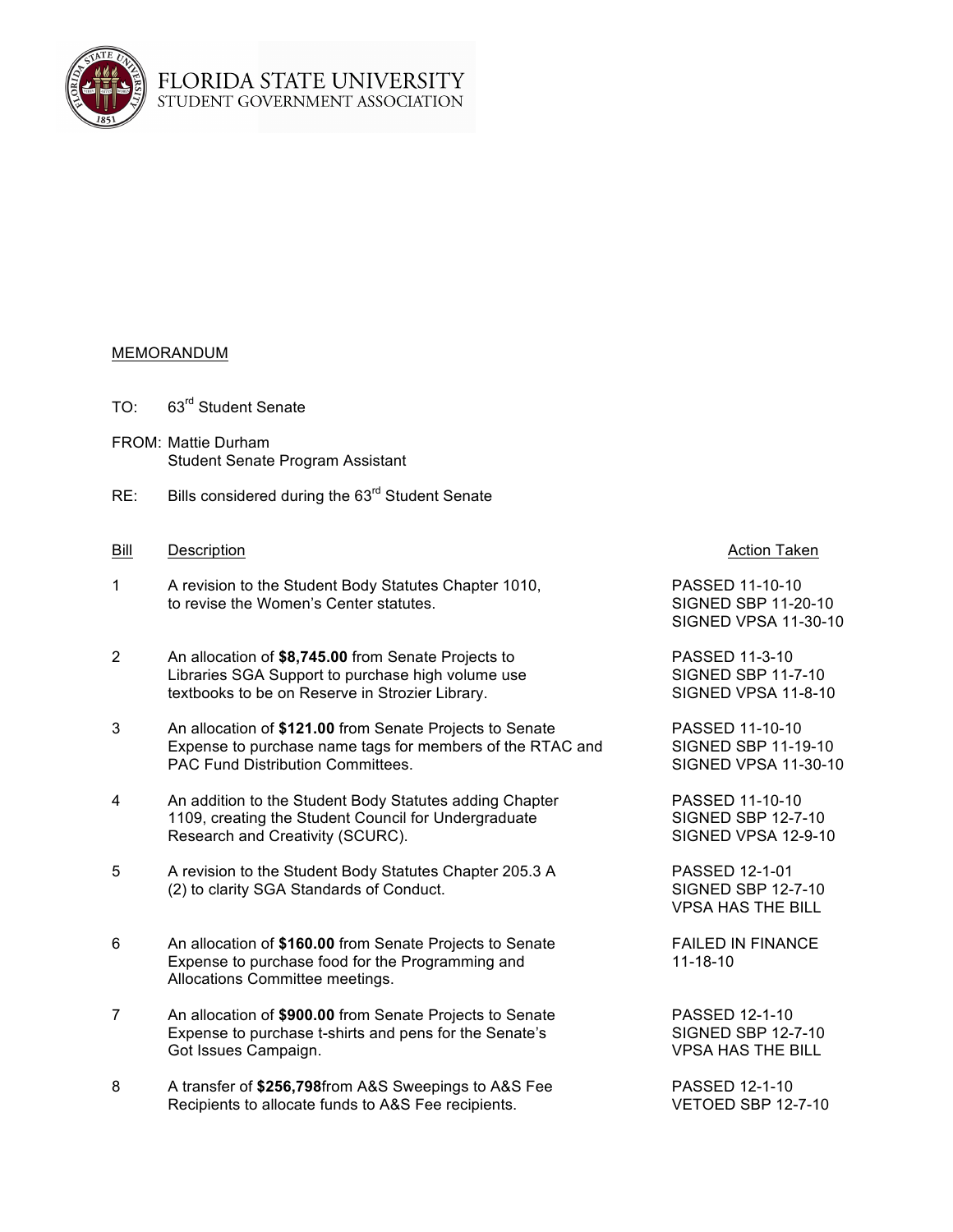- 9 A revision to the Student Body Statutes Chapter 309 B (2) REFERRED TO JUDICIARY<br>
(b) to clear up discrepancies in this chapter.<br>
12-1-10  $(b)$  to clear up discrepancies in this chapter.
- 10 An allocation of **\$600** from Executive Projects to Center WITHDRAWN 12-1-10 for Multicultural Affairs, to pay for facility rental of Ruby Diamond Concert Hall for the Martin Luther King Jr. Annual Celebration.
- 11 An allocation of **\$1,500** from Senate Projects to Center for REFERRED TO FINANCE<br>Multicultural Affairs, to pay for keynote speaker for the 12-1-10 Multicultural Affairs, to pay for keynote speaker for the Martin Luther King Jr. Annual Celebration.
- 12 A revision of **\$500** within the Hispanic Latino Student PASSED 1-19-11 Union from Contractual Services to Food for HLSU SIGNED SBP 1-24-11 Spring Week and end of the year gala. SIGNED VPSA 1-26-11
- 13 An allocation of **\$657** from Senate Projects to Senate PASSED 1-19-11 Expense to pay for food to "A Night of Recognition SIGNED SBP 1-24-11 and Remembrance" banquet sponsored by Noles for. SIGNED VPSA 1-26-11 Haiti.
- 14 An allocation of **\$400** from Senate Projects to the PASSED 1-19-11 Center for Leadership and Civic Education to pay the SIGNED SBP 1-24-11 speaking fees for Bill Bishop to speak at the Globe SIGNED VPSA 1-26-11 Auditorium on February 7, 2011.
- 15 An allocation of **\$4,500** from Senate Projects to PASSED 1-19-11 Senate Expense to send six (6) students Senators and SIGNED SBP 1-24-11 the SGA Director of Student Affairs to attend the SIGNED VPSA 1-26-11 annual Conference on Student Government Associations at Texas A&M University in College Station, Texas on February 26 through March 1, 2011.
- 16 A transfer of **\$7,161** from Senate Projects to Florida PASSED 1-26-11 State University Police Department to purchase 13 SIGNED 2-2-11 bullet-proof vests for officers in the FSU Police SIGNED 2-7-11 Department.
- 17 A transfer of **\$7,000** from the Office of Servant PASSED 2-9-11 Leadership Contractual Services to Center for SIGNED SBP 2-14-11 Leadership and Civic Education Expense to help bring SIGNED VPSA 2-28-11 Shirin Ebadi he Nobel Peace Laureate to speak at the PeaceJam Southeast Conference held at FSU on April 1-3, 2011.
- 18 A transfer of **\$3,000** from Hispanic Latino Student PASSED 2-9-11 Union Contractual Services (\$1,000) and Expense SIGNED SBP 2-14-11 (\$2,000) to the Center for Leadership and the Civic SIGNED VPSA 2-28-11 Education Contractual Services to help bring Nobel Peace Laureate Shirin Ebadi to speak at the PeaceJam Southeast Conference held at FSU on April 1-3, 2011.
- 19 A revision of **\$1,500** within the Black Student Union PASSED 2-9-11 from Expense to Clothing and Awards to buy t-shirts SIGNED SBP 2-14-11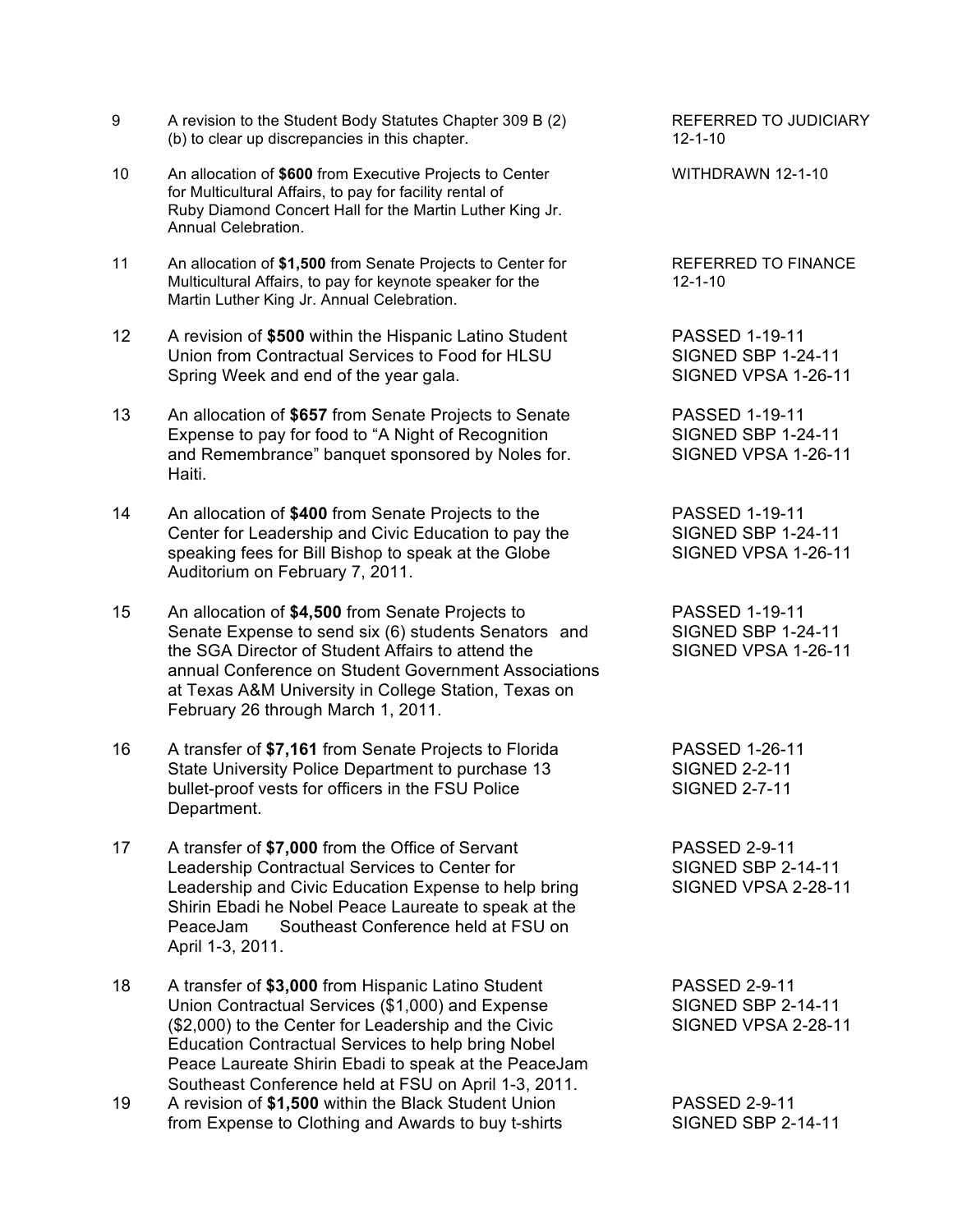for Black History Month and the Mentor/Mentee Program SIGNED VPSA 2-28-11 and to pay for awards for the BSU Awards Ceremony.

- 20 A revision of **\$700** within MARC from Contractual PASSED 2-9-11 Services to Food, to pay for food for their Sex SIGNED SBP 2-14-11 Symposium on April 1-3, 2011. Suppose that the SIGNED VPSA 2-28-11
- 21 An allocation of **\$245** from Senate Projects to the PASSED 2-16-11 Women's Center Clothing and Awards to supplement SIGNED SBP 2-17-11 monies already in Clothing and Awards to buy t-shirts SIGNED VPSA 2-28-11 for the Women's Center.
- 22 A revision of **\$1,000** within the Environmental Service PASSED 2-23-11 Program from Expense to Contractual Services to SBP VETOED 3-1-11 bring two speakers to their workshops to give presen- VETOED SUSTAINED tations about sustainable off-the-grid construction BY SENATE 3-2-11. practices and other environmental issues.
- 23 A revision of **\$700** within the Office of Servant PASSED 3-2-11 Leadership from Expense to Food to pay for food for SIGNED SBP 3-15-11 their Tedex event on March 25, 2011 at 7 p.m. in the SIGNED VPSA 3-22-11 Turnbull Center.
- 24 An allocation of **\$2,495** from Senate Projects to The PASSED 2-23-11 BIG Event to buy t-shirts for the BIG Event to help SIGNED SBP 3-1-11 Publicize their event on March 26, 2011. SIGNED VPSA 3-22-11
- 25 A transfer of **\$4,000** from HLSU Contractual Services WITHDRAWN BY SPONSOR to the Women's Center Contractual Services to co- 2-23-11 sponsor the play "Yo Soy Latino" (I am a Latin Woman).
- 26 A revision of **\$2,369.09** within the Women's Center PASSED 3-2-11 from Contractual Services to Food to pay for a SIGNED SBP 3-15-11 celebration for Women's History Month on March 31, SIGNED VPSA 3-22-11 2011.
- 27 A revision of **\$300** within the Hispanic Latino Student PASSED 3-2-11 Union from Expense to Clothing and Awards to buy SIGNED SBP 3-15-11 awards for the Gala and to purchase spring and summer SIGNED VPSA 3-22-11 t-shirts.
- 28 A revision to the Student Body Statutes Chapters PASSED 3-2-11 100.2, 300.4 c, 301.6 A, 304.5 b (7) and H (3), 305 SIGNED SBP 3-15-11 and 306.3 8, to clarify statutes and make them more SIGNED VPSA 3-22-11 comprehensible to everyone.
- 29 A revision to the Student Body Statutes Chapter 703 PASSED 4-20-11 P, to revise the Election Code to include the Student VETOED BY SBP Body Treasurer in the Presidential Debate Process.4-27-11
- 30 A transfer of **\$25,000** from Senate Projects to PASSED 3-16-11 Executive Projects to help bring two speakers for SIGNED SBP 3-17-11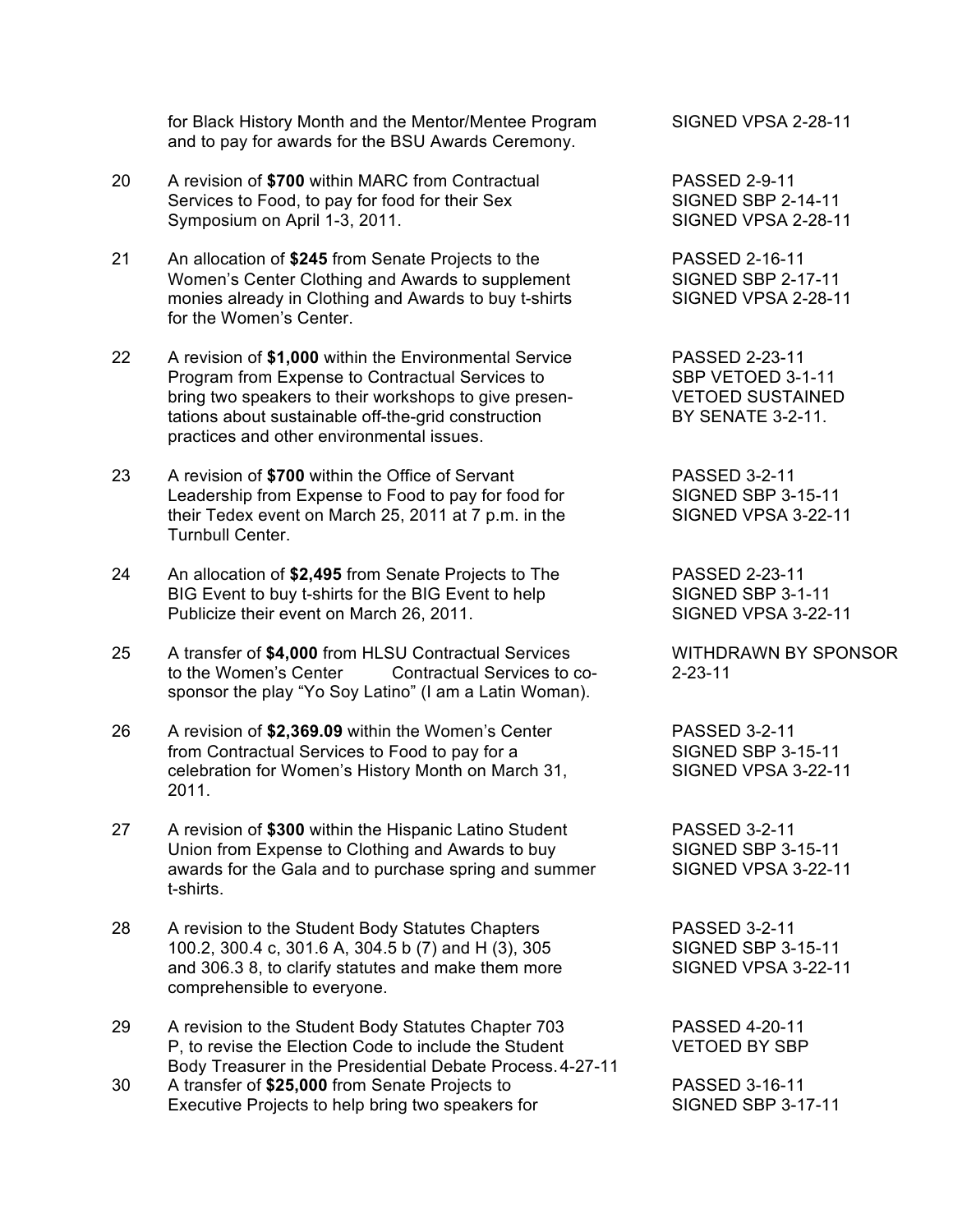The FAMU/FSU State of the Student Summit on March SIGNED VPSA 3-22-11 27, 2011, at 6 p.m. in the Leon County Civic Center.

- 31 An allocation of **\$560** from Senate Projects to Senate WITHDRAWN BY SPONSOR Expense to purchase discount cards for Senators to 4-13-11 to reward their diligent efforts to serve their fellow students.
- 32 A revision to the Student Body Statutes Chapters PASSED 4-6-11 201.3, 304.5 A (1)(2), 304.6 B (1), 902.4 A (1), SIGNED SBP 4-14-11 902.5, 902.6, 905.3 B, 906.3 (6), 1000.5 C (2), SIGNED VPSA 4-18-11 1009.3 B (1) D (3), 1009.6 B (5), 1009.9 A, 1009.10 B and 1010.6, to make necessary corrections to these statutes.
- 33 A revision of **\$500** within the Asian American Student PASSED 4-6-11 Union from Expense to Clothing and Awards to purchase SIGNED 4-14-11 t-shirts and awards for their Asian American Month SIGNED VPSA 4-18-11 closing ceremony on April 14, 2011.
- 34 An allocation of **\$1,950** from Senate Projects to PASSED 4-6-11 Senate Expense to help pay for the rental of an SIGNED SBP 4-14-11 inflatable screen so students may watch the FSU Men's SIGNED VPSA 4-18-11 Basketball Team play in the NCAA Sweet 16 Tournament on March 25, 2011.
- 35 An allocation of **\$106** from Senate Projects to the WITHDRAWN BY SPONSOR Office of Governmental Affairs to purchase a banner 4-6-11 For FSU Day at the Capitol.
- 36 An allocation of **\$472** from Senate Projects to the WITHDRAWN BY SPONSOR Office of Governmental Affairs to purchase two 4-6-11 retractable banner stands.
- 37 A deletion to the Student Body Statutes deleting The State RASSED 4-13-11 Chapter 1105, removing the Environmental Service SIGNED SBP 4-18-11 Program, an affiliated project, from the statutes. SIGNED VPSA 4-21-11 This legislation takes effect on July 1, 2011.
- 38 An allocation of **\$250** from Senate Projects to Senate FAILED 4-6-11 Expense to provide food and beverages to the RTAC YES-18, NO-12 and PAC members, the week before finals, to thank ABSTAINED-7 them for all they do.
- 39 A revision to the Student Body Statutes Chapter 700 PASSED 4-20-11 the Elections Code, to revise the elections code. SIGNED SBP 5-9-11
- 40 An allocation of **\$10,100** from Senate Projects to the PASSED 4-13-11 Congress of Graduate Students Expense to assist SIGNED SBP 4-18-11

SIGNED VPSA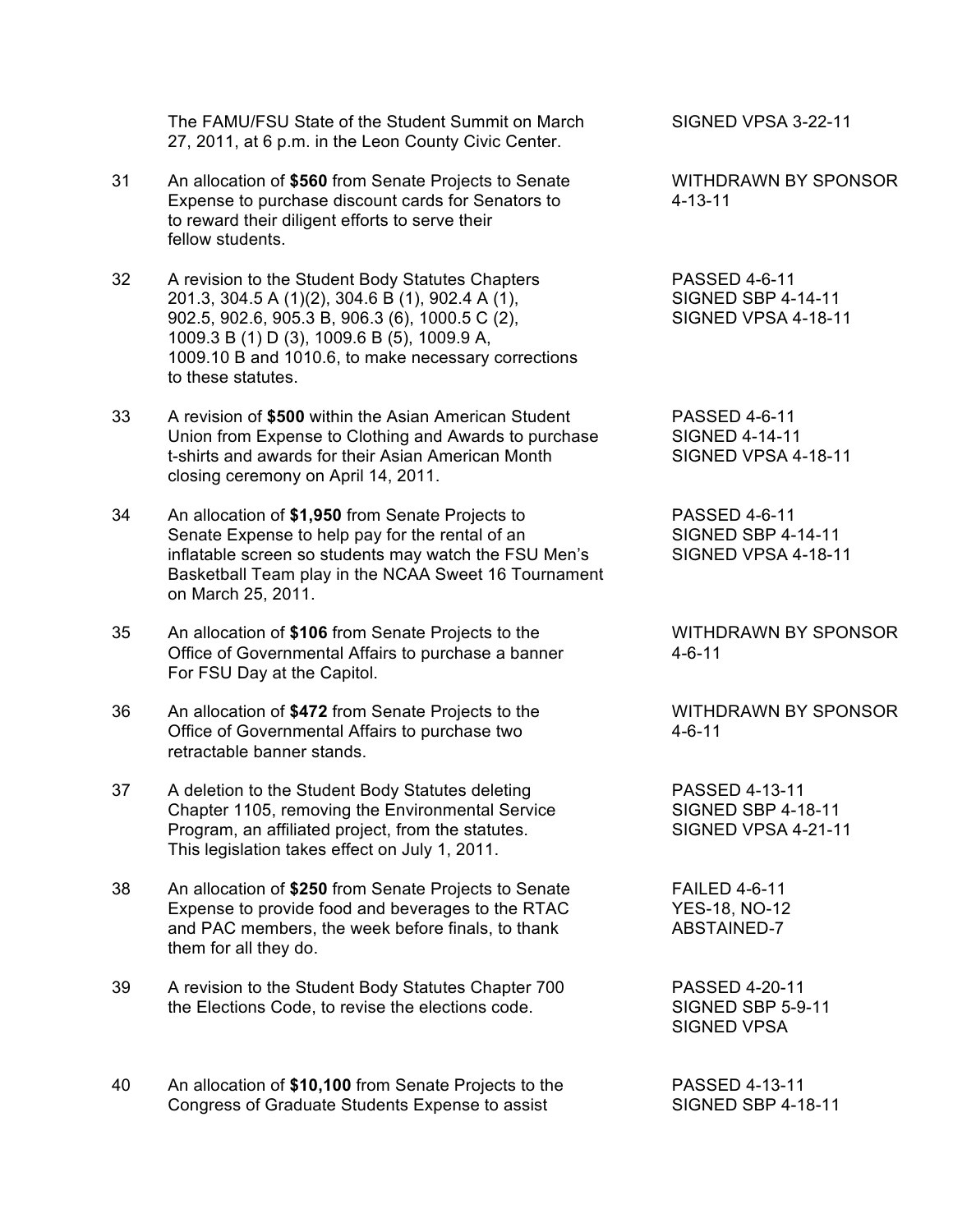|          | graduate students in travel for the purpose of<br>research that benefits the entire student body.                                                                                                                         | SIGNED VPSA 4-21-11                                                                |
|----------|---------------------------------------------------------------------------------------------------------------------------------------------------------------------------------------------------------------------------|------------------------------------------------------------------------------------|
| 41       | A revision of \$352 within the Pride Student Union<br>from OPS Wages to Expense to purchase new furniture<br>for the office.                                                                                              | POSTPONED 4-20-11                                                                  |
| 42       | A revision of \$201.86 within the Pride Student Union<br>from Clothing and Awards to Expense to pay for<br>improvements to the LGBTQ Resource Center.                                                                     | POSTPONED 4-20-11                                                                  |
| 43       | A revision of \$870 within Student Publications from<br>Expense to OPS Wages to fund OPS Wages for the summer<br>semester for the office.                                                                                 | <b>PASSED 4-20-11</b><br><b>SIGNED SBP 4-26-11</b><br>SIGNED VPSA 5-2-11           |
| 44       | A transfer of \$991 from Senate Projects to the Center<br>for Assessment and Testing to secure lockers for<br>students taking exams in the testing center.                                                                | PASSED 4-20-11<br><b>SIGNED SBP 4-26-11</b><br>SIGNED VPSA 5-2-11                  |
| 45       | A revision to the Student body Statutes Chapter 807,<br>to revise the RTAC statutes and require that all<br>members are financially certified.                                                                            | <b>WITHDRAWN BY SPONSOR</b><br>$4 - 20 - 11$                                       |
| 46       | A transfer of \$20,000 from the Golden Tribe Lecture<br>Series to Executive Projects (\$10,000) and<br>Executive Branch OCO (\$10,000) to buy furniture and<br>to put money in Executive Projects for future use.         | <b>PASSED 4-20-11</b><br><b>SIGNED SBP 4-26-11</b><br>SIGNED VPSA 5-2-11           |
| 47       | A revision of \$15,000 within Sports Club Council<br>from Expense to OPS Wages to correct an error in<br>Budget Bill 2011. Monies were put in Expense instead<br>of OPS Wages.                                            | <b>PASSED 4-20-11</b><br><b>SIGNED SBP 4-26-11</b><br>SIGNED VPSA 5-2-11           |
| 48       | A revision to the Student Body Statutes Chapter<br>802.4 D, to have the Student Body Treasurer approve<br>Off campus events.                                                                                              | <b>REFERRED TO FINANCE</b><br><b>AND JUDICIARY</b><br>$4 - 13 - 11$ .              |
| 49       | A transfer of \$15,000 from Senate Projects to Senate<br>Expense to purchase five (5) televisions and<br>pay for installation of the TVs in the Senate<br>Chamber.                                                        | PASSED 4-20-11<br><b>SIGNED SBP 4-26-11</b><br>SIGNED VPSA 5-2-11                  |
| 50       | A transfer of \$3,000 from Senate Projects to Senate<br>Food, to provide food for Senate meeting for the<br>remainder of the spring and<br>summer semester.                                                               | <b>PASSED 4-20-11</b><br><b>SIGNED SBP 4-26-11</b><br>SIGNED VPSA 5-2-11           |
| 51<br>52 | A revision to the Student Body Statutes Chapter<br>401.8, to authorize the Senate Judiciary Committee<br>to correct minor errors in the statutes.<br>An allocation of \$1,042 from Senate Projects to the Chinese Student | <b>PASSED 4-20-11</b><br>SIGNED SBP 5-9-11<br><b>SIGNED VPSA</b><br>PASSED 5-25-11 |
|          | and Scholars Association to pay for airfare and registration for two (2)                                                                                                                                                  | SIGNED SBP 6-6-11                                                                  |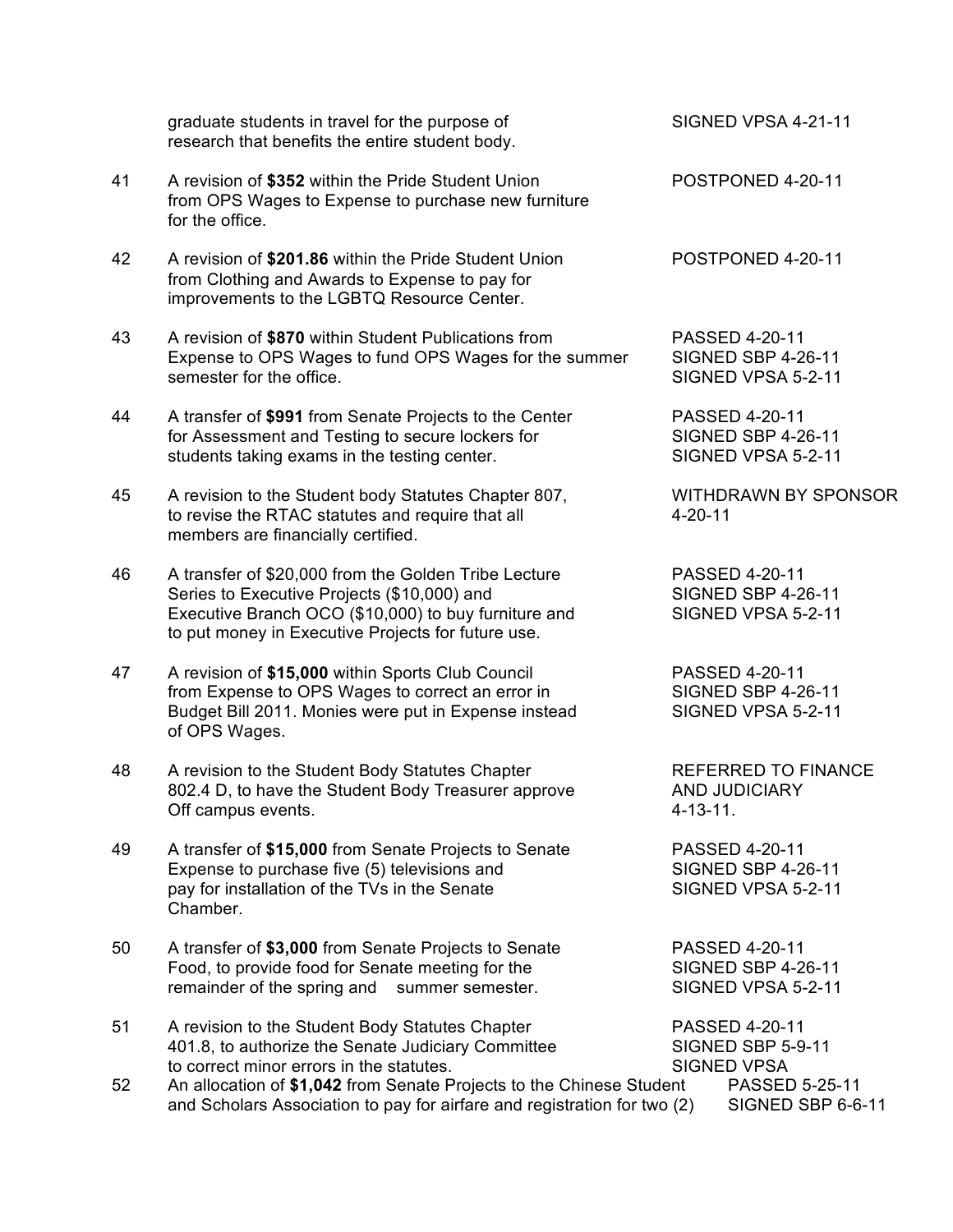|    | students to attend the US Foreign Policy Colloquium in Washington,<br>D.C. on June 8-11, 2011                                                                                                                              | <b>SIGNED VPSA 6-22-11</b>                                                      |
|----|----------------------------------------------------------------------------------------------------------------------------------------------------------------------------------------------------------------------------|---------------------------------------------------------------------------------|
| 53 | A revision of \$500 within the Black Student Union from Expense to<br>pay for food for BSU's week in the summer semester.                                                                                                  | <b>PASSED 5-25-11</b><br>SIGNED SBP 6-1-11<br>SIGNED VPSA 6-22-11               |
| 54 | An allocation of \$1,605 from Senate Projects to Phi Beta Lambda<br>Expense to pay for registration and lodging for five (5) students to<br>attend Phi Beta Lambda National Leadership Conference from<br>June 23-26, 2011 | <b>PASSED 6-1-11</b><br>SIGNED SBP 6-9-11<br>SIGNED VPSA 6-22-11                |
| 55 | An allocation of \$136 from Senate Projects to the Cuban American<br>Association to purchase a 3 X 6 banner for their organization.                                                                                        | <b>PASSED 6-1-11</b><br><b>SIGNED SBP 6-7-11</b><br><b>SIGNED VPSA 6-22-11</b>  |
| 56 | A revision of \$5,920 within WVFS V89 Radio Station from Expense to<br>OCO to purchase two (2) Apple Mac computers and an Emergency<br>Alert System.                                                                       | <b>PASSED 6-1-111</b><br><b>SIGNED SBP 6-7-11</b><br><b>SIGNED VPSA 6-22-11</b> |
| 57 | An allocation of \$300 from Senate Projects to Columbian Student<br>Association Expense to purchase t-shirts for active members to wear<br>during community service events.                                                | <b>FAILED 6-1-11</b><br><b>UNANIMOUSLY</b>                                      |
| 58 | A revision of \$500 within the Hispanic Latino Student Union from<br>Contractual Services to Clothing and Awards to purchase t-shirts for<br>Their mini week on July 7-9, 2011.                                            | <b>PASSED 6-1-11</b><br><b>SIGNED SBP 6-7-11</b><br>SIGNED VPSA 6-22-11         |
| 59 | A revision of \$450 within the Hispanic Latino Student Union from<br>Contractual Services to Expense to purchase furniture for their<br>office.                                                                            | <b>PASSED 6-1-11</b><br><b>SIGNED SBP 6-7-11</b><br><b>SIGNED VPSA 6-22-11</b>  |
| 60 | An allocation of \$6,000 from Senate Projects to Dance Marathon<br>to pay for 15 members to attend the Dance Marathon National<br>Conference in Oklahoma, City, Oklahoma on July 23-25, 2011.                              | PASSED 6-15-11<br><b>SIGNED SBP 6-17-11</b><br>SIGNED VPSA 6-29-11              |
| 61 | An allocation of \$2,500 from Senate Projects to Senate Expense<br>to purchase promotional had sanitizers for incoming freshmen.                                                                                           | <b>FAILED 6-8-11</b>                                                            |
| 62 | A revision to the Student Body Statutes Chapters 1003.7 and<br>1003.8 to clarify how vacancies are filled for the Black Student<br>Union.                                                                                  | PASSED 6-15-11<br><b>SIGNED SBP 6-17-11</b><br>SIGNED VPSA 6-29-11              |
| 63 | A revision to the Student Body Statutes Chapter 614.4 Student<br>Academic Programs to clarify the funding criteria for Student<br>Academic Programs.                                                                       | <b>PASSED 7-6-11</b><br><b>SIGNED SBP 7-8-11</b><br>SIGNED VPSA 7-25-11         |
| 64 | An allocation of \$728 from Senate Projects to Advising First/Division<br>of Undergraduate Studies/Honors Student Association to fund<br>Exploratory Day at the Seminole Reservation.                                      | <b>PASSED 7-6-11</b><br>SIGNED SBP 7-8-11<br>SIGNED VPSA 7-25-11                |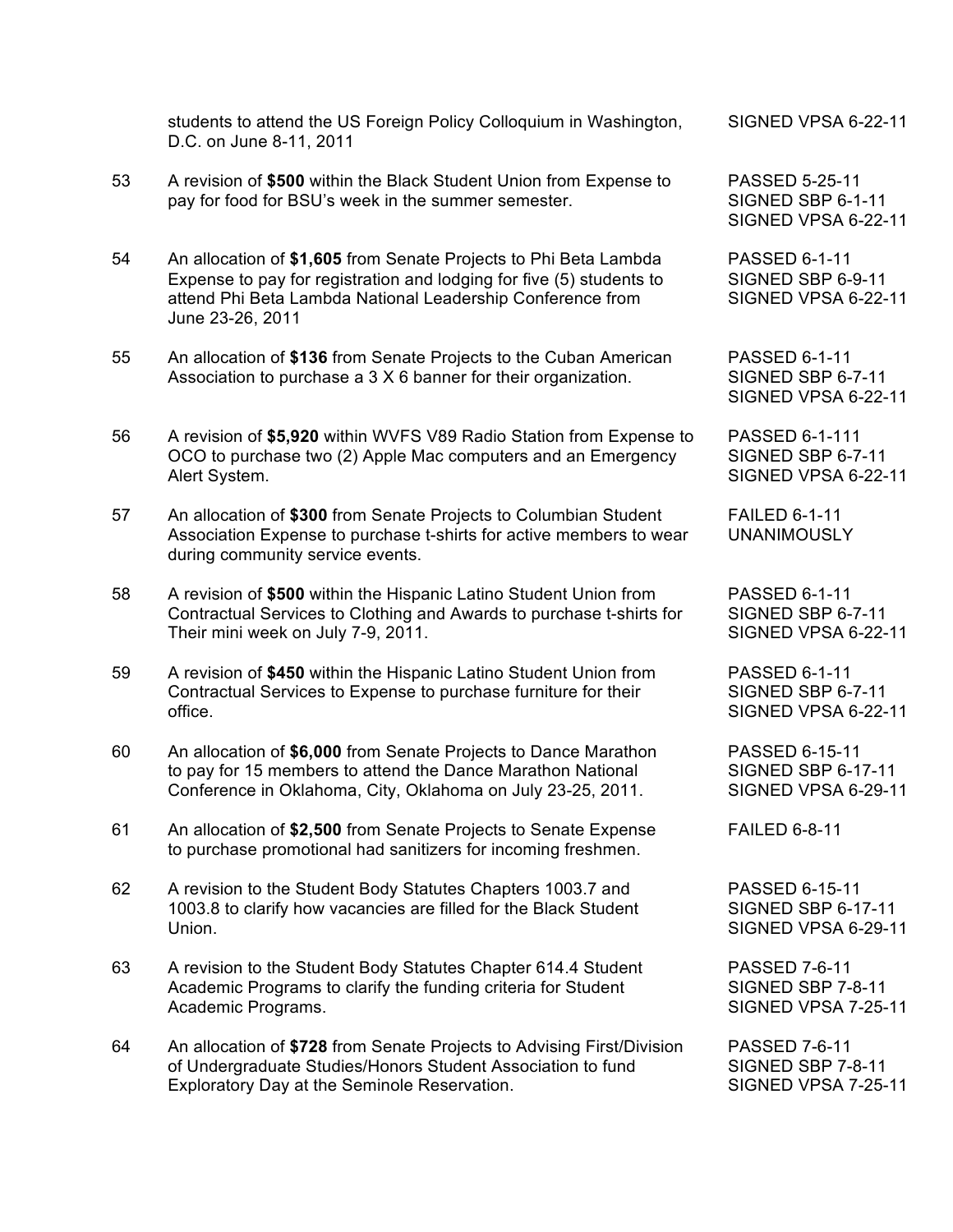- 65 An allocation of **\$1,500** from Senate Projects to National Pan PASSED 7-13-11 Hellenic to pay for the rental of a stage for Summer Oasis Step SIGNED SBP 7-18-11 Show on Friday, July 22, 2011, in the FSU Ballrooms. SIGNED VPSA 7-25-11
- 66 An allocation of **\$600** from Senate Projects to Senate Expense, POSTPONED UNTIL to replace the podium in the Senate Chamber. SEPTEMBER 7, 2011
- 67 An allocation of **\$2,523** from Senate Projects to Hands of Hope PASSED 7-27-11 Food (\$2,256) and Awards and Expense to pay for food and SIGNED SBP 8-3-11 and help fund their event on September 8, 2011, at the College SIGNED VPSA 8-5-11 Of Medicine.
- 68 A revision to the Student Body Statutes Chapter 807 to put RTAC POSTPONED UNTIL and PAC Guidelines in the Student Body Statutes. SEPTEMBER 7, 2011
- 69 An allocation of **\$800** from Senate Projects to FSU Foundation/ PASSED 7-27-11 Executive Projects Garnet and Gold Goes Green to purchase SIGNED SBP 8-1-11 t-shirts for the upcoming year, in an effort recognize volunteers SIGNED VPSA 8-4-11 at the FSU games who will wear the t-shirts.
- 70 An allocation of **\$742** from Senate Projects to Recycle Bike PASSED 7-27-11 Program to purchase bike locks for 30 bikes to prevent theft SIGNED SBP 8-1-11 of the bikes in the Recycle Bike Program. SIGNED VPSA 8-4-11
- 71 An addition to the Student Body Statutes adding Chapter 908, PASSED 7-27-11 the Student Sustainability Initiative to create a Bureau of SGA SIGNED SBP 8-1-11 to promote sustainability issues. SIGNED VPSA 8-4-11
- 72 An allocation of **\$4,317** from Senate Project to Executive Projects PASSED 7-27-11 to fund half of the payment for the Torch Magazine. SIGNED SBP 8-1-11
- 73 An allocation of **\$600** from Senate Projects to Campus Crusade PASSED 7-27-11 for Christ to host the first tailgate on campus to kick off the school SIGNED SBP 8-1-11 year during Seminole Sensation Week. SIGNED VPSA 8-5-11
- 74 A revision to the Student Body Statutes Chapter The State State RASSED 10-5-11 705.6, to change the day and date of the Spring SIGNED SBP 10-10-11 Inauguration. VETOED VPSA 10-21-11
- 75 A revision to the Student Body Statutes Chapter PASSED 9-14-11 715.1, to remove unnecessary language from the SIGNED SBP 9-19-11 The Election Code. Signed and the SIGNED VPSA 9-30-11
- 76 An allocation of **\$1,530** from Senate Projects to PASSED 9-14-11 Chinese Student Scholar Association to fund the Mid SIGNED SBP 9-19-11 Autumn Festival on September 24, 2011. Autumn Festival on September 24, 2011.
- 77 An addition to the Student Body Statutes Chapter **PASSED** 9-14-11 807, to place RTAC and PAC Guidelines in the Student SIGNED SBP 9-28-11 Body Statutes. **PASSED VPSA 10-11-11**

SIGNED VPSA 8-4-11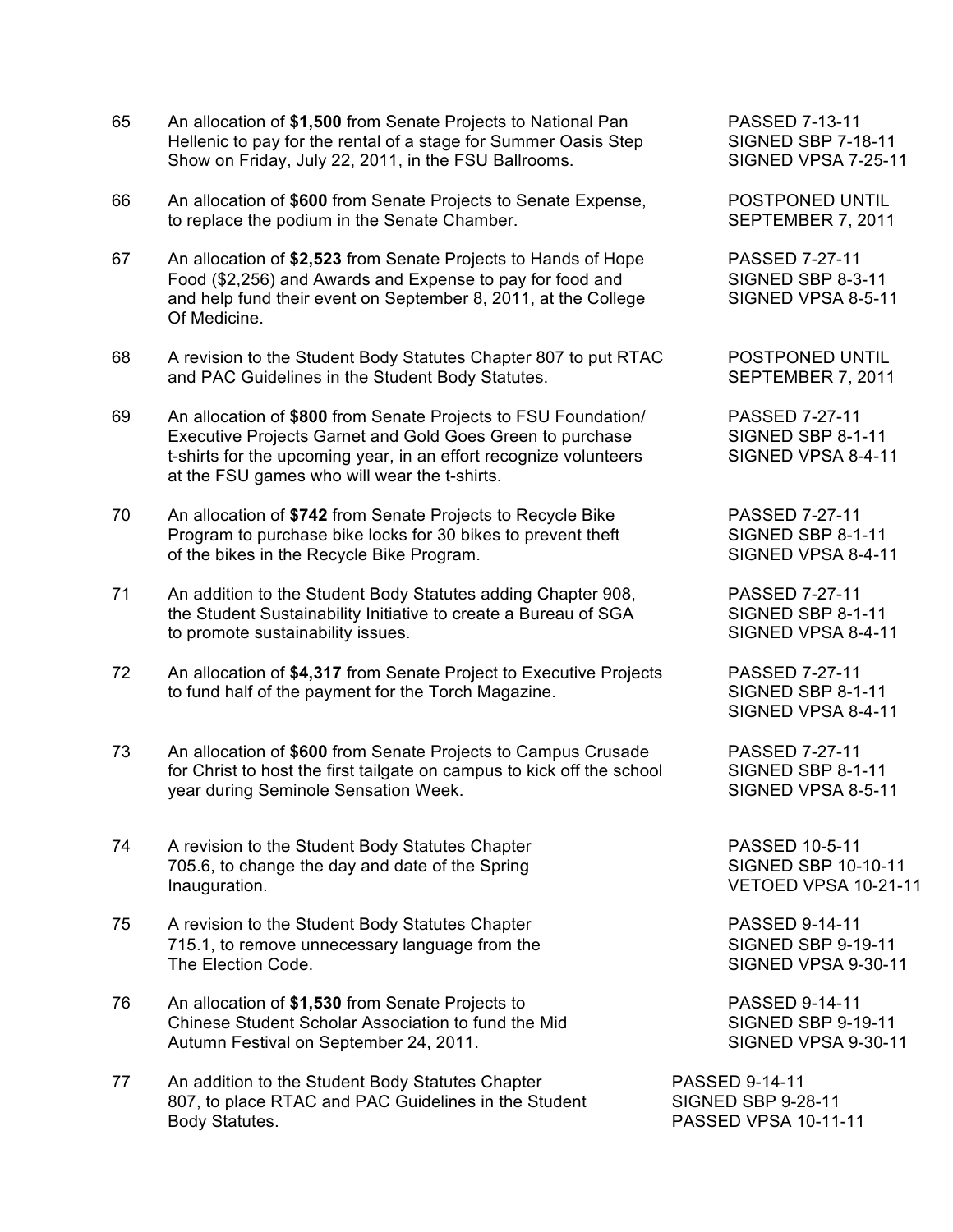- 78 A transfer of **\$5,351** from Programming Allocation PASSED 9-21-11 Committee (PAC) to Senate Projects to reimburse SIGNED 9-27-11 Senate Projects for monies allocated to PAC RSOs SIGNED VPSA 9-30-11 during the summer semester 2011.
- 79 A transfer of **\$6,000** from Resource Travel Allocations PASSED 9-21-11 Committee (RTAC) to Senate Projects to reimburse SIGNED SBP 9-27-11 Senate Projects for monies allocated during the SIGNED VPSA 9-30-11 summer semester 2011, to RSOs.
- 80 A revision to the Student Body Statutes Chapter 1005 PASSED 9-21-11 to revise the Hispanic Latino Student Union statutes. SIGNED SBP 10-19-11
- 81 A revision to the Student Body Statutes Chapter 709 P PASSED 10-5-11 (1), to add the treasurer candidate to the Executive SIGNED SBP 10-10-11 Debate. SIGNED VPSA NO DATE
- 82 An allocation of **\$4,500** from Senate Projects to PASSED 10-5-11 Senate food to pay for food for the SGA Inauguration SIGNED SBP 10-10-11 on October 26, 2011 and to pay for food for the for SIGNED VPSA 10-18-11 Senate for the remainder of the fall semester 2011.
- 83 An allocation of \$380 from Senate Projects to FSU FAILED IN COMMITTEE Weightlifting to pay for food for their event on The WHOLE OF THE WHOLE October 15, 2011.
- 84 An allocation of **\$500** from Senate Projects to Phi PASSED 9-28-11 Beta Kappa (Alpha Order of Florida) to pay for SIGNED SBP 10-10-11 Dr. John Straub to speak at the Visiting Scholar SIGNED VPSA 10-18-11 Program.
- 85 An allocation of **\$65.00** from Senate Projects to LAN PASSED 9-28-11 Noles of Florida State University to pay for food for SIGNED SBP 10-10-11 their general body meeting on October 13, 2011 in SIGNED VPSA 10-18-11 LSB 106.
- 86 An allocation of **\$2,400** from Senate Projects to Phi PASSED 9-28-11 Beta Lambda to pay for their Route 66 Tour with SIGNED SBP 10-10-11 Julien Gordon. SIGNED VPSA 10-18-11
- 87 An addition to the Student Body Statutes Chapter FAILED IN FINANCE 807.6 B (i), to allow sports club to apply for COMMITTEE OF THE funding from RTAC. WHOLE 10-12-11
- 88 A transfer of **\$4,495** from PAC to Senate Projects to PASSED 10-19-11 reimburse Senate Projects for monies used when the SIGNED SBP 10-27-11 the committee was not in operation. The state of the SIGNED VPSA 11-15-11
- 89 An allocation of **\$4,000** from Senate Projects to the PASSED 10-19-11

SIGNED VPSA 11-10-11